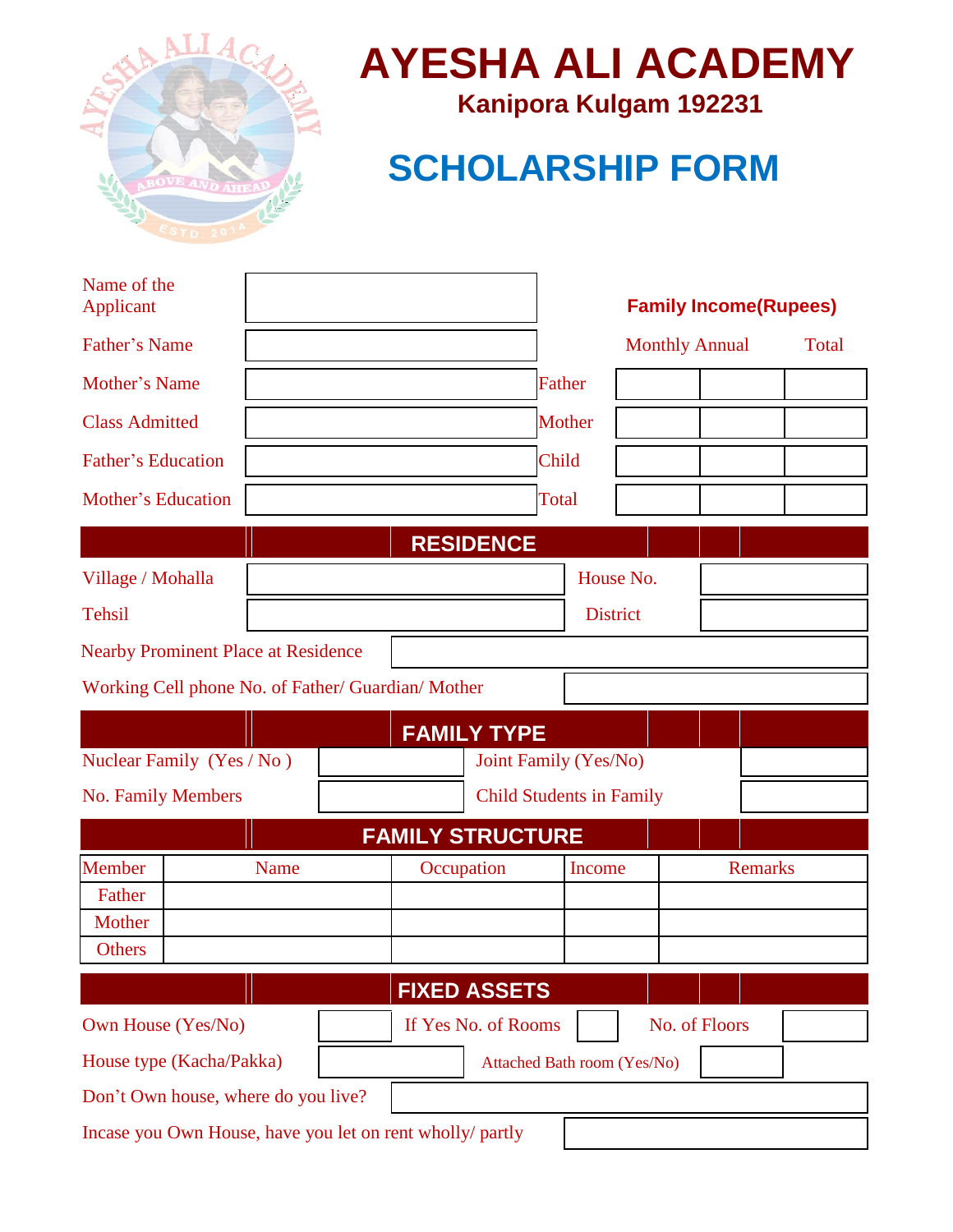| Do you have a two wheeler Yes/No                  |                                    | If Yes Make and Model         |  |  |  |  |
|---------------------------------------------------|------------------------------------|-------------------------------|--|--|--|--|
| Do you have a 4 wheeler Yes/ No                   |                                    | If Yes Make and Model         |  |  |  |  |
| Do you have a 4 wheeler (Public)Y/N               |                                    | If Yes Make and Model         |  |  |  |  |
|                                                   | <b>AGRICULTURAL LAND / ORCHADS</b> |                               |  |  |  |  |
| Total area of the Land owned(Kanals)              |                                    | Income in Rs. From Land       |  |  |  |  |
| Total area of orchids from above land             |                                    | Income in Rs. From orchards   |  |  |  |  |
| Total area of land under Rice & other cultivation |                                    | Income in Rs. From other land |  |  |  |  |
|                                                   | <b>SHOPS AND ESTABLISHMENTS</b>    |                               |  |  |  |  |
| Do you have any shop?                             | If Yes what kind of shop?          |                               |  |  |  |  |
| Average monthly turnover of shop / establishment  |                                    |                               |  |  |  |  |
| Average monthly profit from Shop/establishment    |                                    |                               |  |  |  |  |
|                                                   | <b>OTHER SOURCES OF INCOME</b>     |                               |  |  |  |  |
| Specify any other source of income                |                                    |                               |  |  |  |  |
| If yes Annual amount of income.                   |                                    |                               |  |  |  |  |
|                                                   | <b>BANK DEPOSITS / INSURANCE</b>   |                               |  |  |  |  |
| <b>Type of Deposit and Bank</b>                   |                                    |                               |  |  |  |  |
| Type of Insurance and Agency                      |                                    |                               |  |  |  |  |
|                                                   | <b>LOAN AND LIABILITIES</b>        |                               |  |  |  |  |
| <b>Amount of loan</b>                             |                                    |                               |  |  |  |  |
| Agency of loan                                    |                                    |                               |  |  |  |  |
| Purpose of Loan                                   |                                    |                               |  |  |  |  |